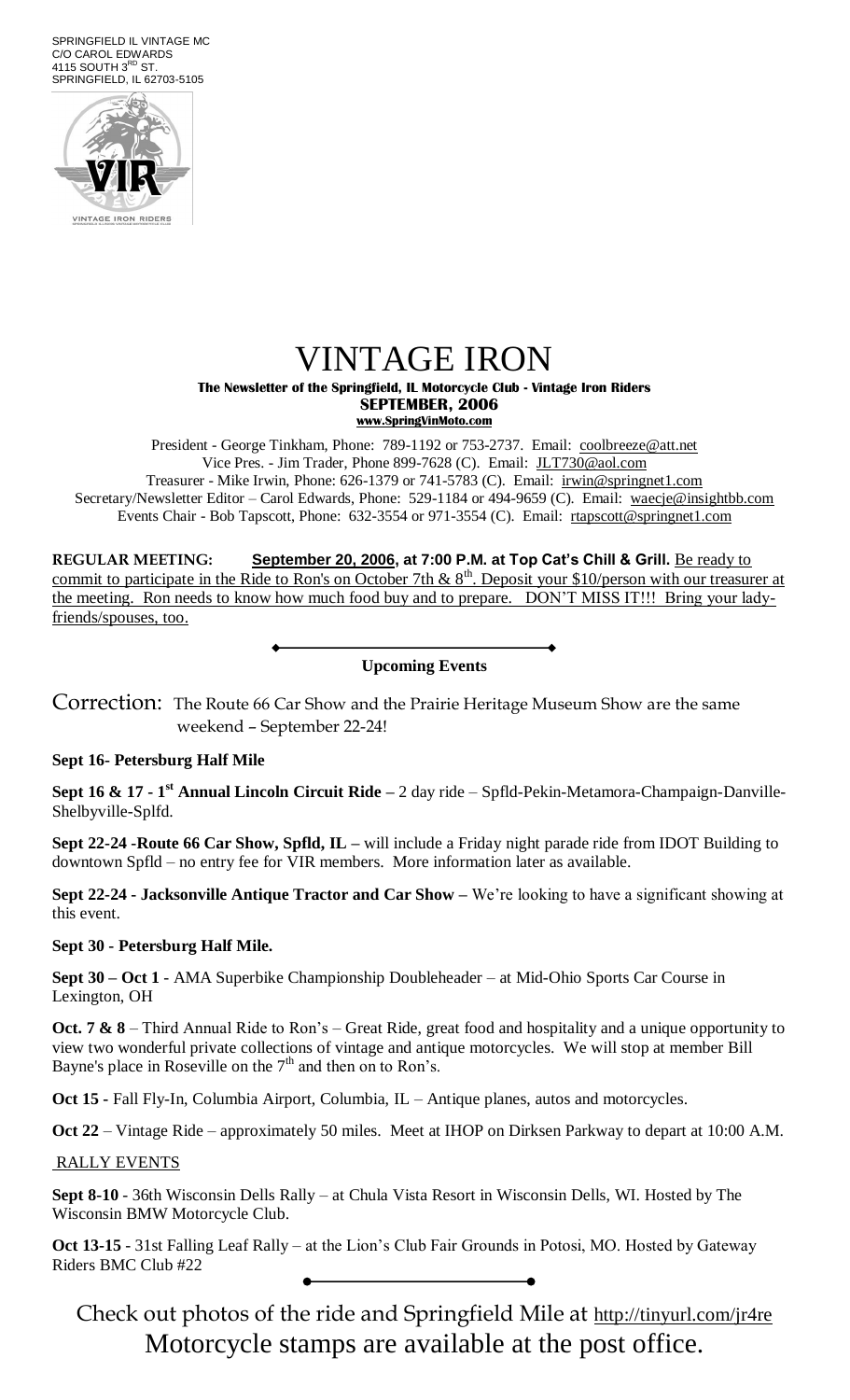## **PRESIDENT'S PRATTLE**

#### Anniversary Issue

I trust everyone had a pleasant and productive Labor Day Weekend. This is truly one of the great motorcycling weekends of the year. For one thing, it started on Thursday in Davenport, Iowa at the Blackhawk Chapter Annual Antique Motorcycle Swap Meet. Then, there were the races at the State Fairgrounds here in Springfield where our club had an enclosed, paved area just south of the grandstand. Mix in some perfect weather, and it can hardly get better.

Not only did I find ~80% of what I sought at Davenport, but I enjoyed watching excellent vintage dirt track racing – including old board track racers tearing up the dirt! Even better is the fellowship of seeing friends and family again. My brother Ron and fellow VIR member Bill Bayne have a spot where they sell motorcycles and parts and Ron cooks up a storm. It was also good seeing friends from A.B.A.T.E., fellow cycle song collector "Honda Mac" McMinn, and fellow Springfield Milers member J. B. Norris.

It was 3 years ago, at Davenport, that a bunch of us got together to take the first step in organizing this club. A lot of the same group met there again and toasted the club. Present and former club members were there, as well as friends who were there for the first time.

Perhaps the most important thing that makes a social club like V.I.R. worthwhile is fellowship. This past weekend offered great opportunities at Davenport and in Springfield to enjoy our bikes and each others' company. We have a great group of riders and machines meeting at these gatherings. I only wish that all of you could have joined us.

# **Member News**

Three bikes did very well at Davenport: Jeff Christy (Emerson Roderick, Building Associate) won 1<sup>st</sup> in Winner's Circle with a 1972 Harley Davidson "K" Model; Jeff also won 1<sup>st</sup> in the Junior Division with a 1958 Harley Davidson "KHRTT" Model.; Emerson Roderick won 1<sup>st</sup> in the Senior Division (and scored higher than any other bike at the show) with a 1967 Honda Trail. Congratulations, guys!!!

Also, Kenny Coolbeth was leading in the  $13<sup>th</sup>$  lap (our lap) at the Springfield Mile and got our \$100.

In other news from the Mile, Brian Phillips, No. Expert 26-A, was injured, but has since gone back home to Philadelphia.

We had a good representation at our exhibit with our bikes. We had a great location and a huge number of lookers!

**FOR SALE: 1964 CA95 Honda Benley** (Baby Dream), 150 cc.; mileage 16,859; excellent compression; all original; very good seat. This bike has been stored for 25+ years; very restorable with Illinois title.

ı

I

 $\blacksquare$ 

**Also, 1965 CA95 Benley parts bike**, 160 cc; excellent compression; missing parts but could be restored. Missouri salvage title. Both come with a rare Honda Shop Manual, Part #125.150; covers Models C, CS, and CB92, C95, and CA95. \$1,200.00 for both. Contact Dave Yost at 529-3391.

## **"Vintage Visdom"**

**There is only a slight difference between keeping your chin up and sticking your neck out, but it's worth knowing!**

Now's the time to put an ad in the calendar, or if you can solicit an ad for the calendar, please let Mike know that as well. The prices are \$5.00 for a square on any month's page, \$25 for a square on every month's page, and there may be space available at the bottom of December's page that will display every month.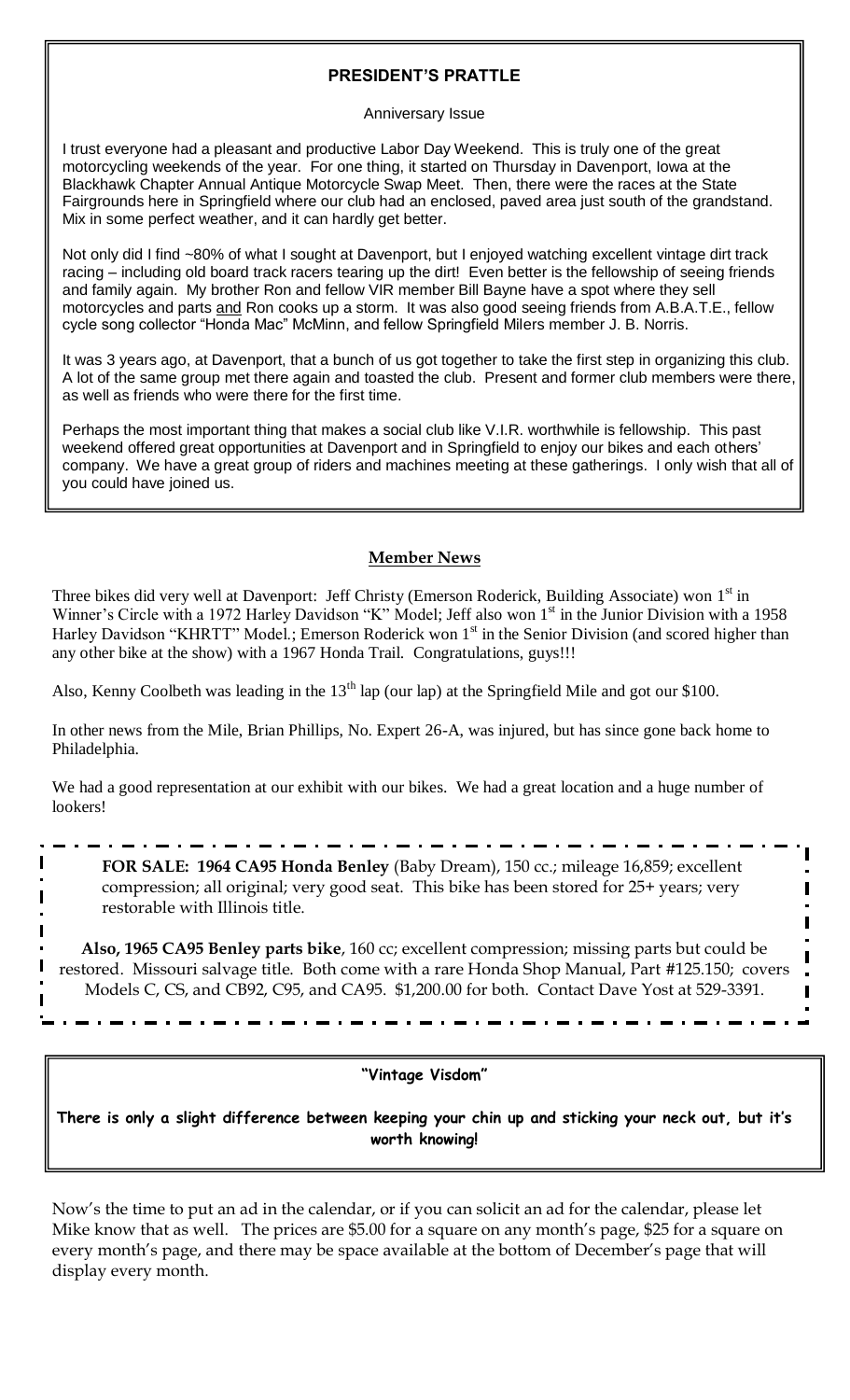### **MINUTES OF MEETING Springfield (IL) Vintage Motorcycle Club Top Cat's Chill & Grill August 16, 2006**

Meeting called to order at 7:15 P.M. by President George Tinkham, who pointed out that a month from today is the Lincoln Circuit Ride and that the smoking ban takes effect.

There were no Minutes for July, as the meeting was cancelled because of storms.

Events Report: Bob Tapscott reported that the ride to Kampsville was not very well attended. Several members said they did not go because of the weather.

The Havana Bike Show was well attended (21 bikes), and because of that, we won the \$250 prize, which will be used for the Christmas Party.

Only one person wants to go to the Pinckneyville show, but several members are planning to go to the Davenport Swap Meet. We will congregate at Bill Bayne's swap meet tent which is west of the Coker tent.

For the Springfield Mile, we will meet at IHOP, leaving at 9:30 to ride out to the Fairgrounds. We will have the same spot as we had for Memorial Day. Leroy Solomon reported that we did get Lap 13 sponsorship this year.

The Secretary of State's Cruise for Charity is on September  $8<sup>th</sup>$  and  $9<sup>th</sup>$ . This year it will start from Lincoln Park to downtown where the car show and entertainment will be held.

There is a rally on September  $10<sup>th</sup>$  leaving from Fairhills Mall to the Fairgrounds.

Route 66 Festival and Car Show will be September 22-24. We have a spot across from Recycled Records for displaying our bikes. Motion made and seconded to contribute \$50 towards the expense of the band, which will be across the street from us. Motion carried. This will draw attention to our bikes as well. Dave Young is going to judge motorcycles at this Festival.

Peoria Motorcycle Club will host the AHRMA race on October 1.

Treasurer's Report: Mike Irwin reported that we have \$858.86 in the treasury plus the Havana prize money.

Old Business: Mike Irwin said he needs only 5 more photos for the photo directory file. George Tinkham reported on the Lincoln Circuit Ride. He is working with a bus company to take those people who do not want to ride their bikes.

He also reported on the lawsuit against the Governor's office.

New Business:. Bud and Darlene DeLay have requested postponement of their membership, as they are traveling. Application for Bill Hodges was approved for membership. Leroy Solomon introduced membership applicant Mick LaRue. Carol reported that she had brought new membership lists, but has received several changes, making the lists obsolete already.

Bob Tapscott presented Emerson Roderick with a map as a "Logistics Award." Seems he got lost going to Havana.

There being no further business, a motion was made and seconded to adjourn. Meeting adjourned at 8:00 P.M.

Carol J. Edwards, Secretary